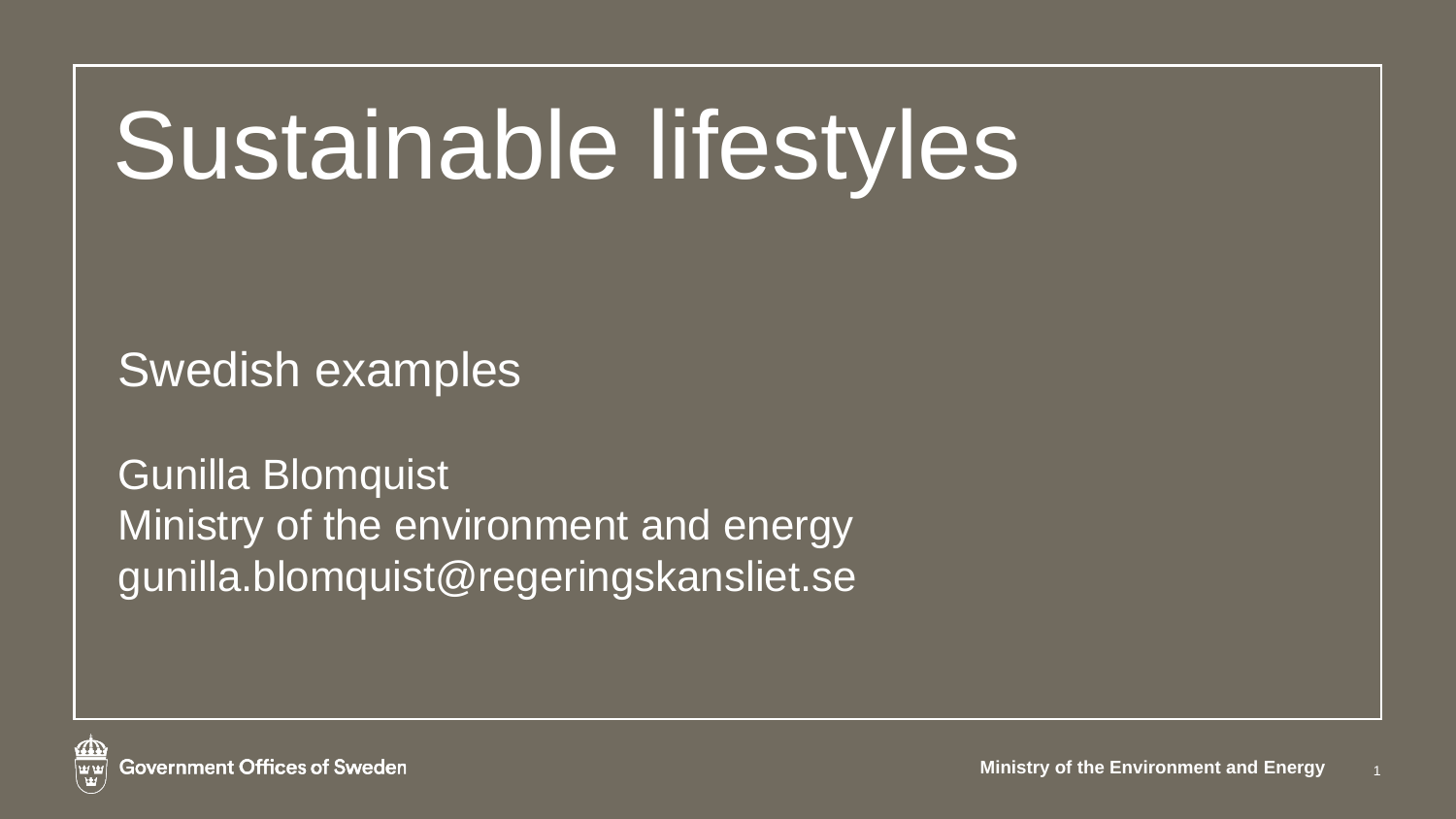### Food Waste Kick off

50 % reduction Agenda 2030 National Action plan in collaboration with actors along the value chain

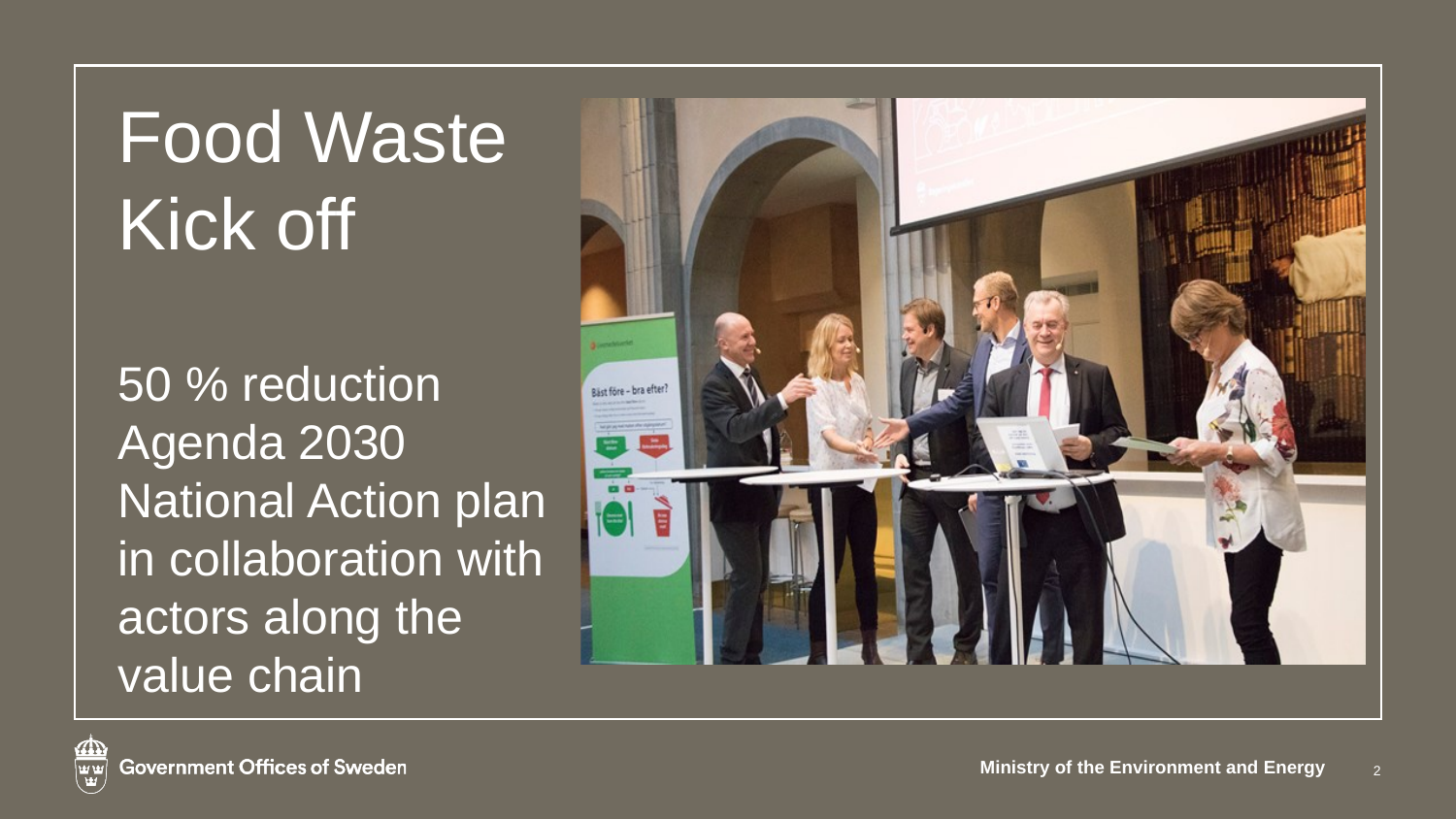# Textiles



- Dialogues with actors
- **Toolkit for sustainable textiles**
- Systems for collection
- Research new materials and re-using textile fibers
- Planning for more action along the value chain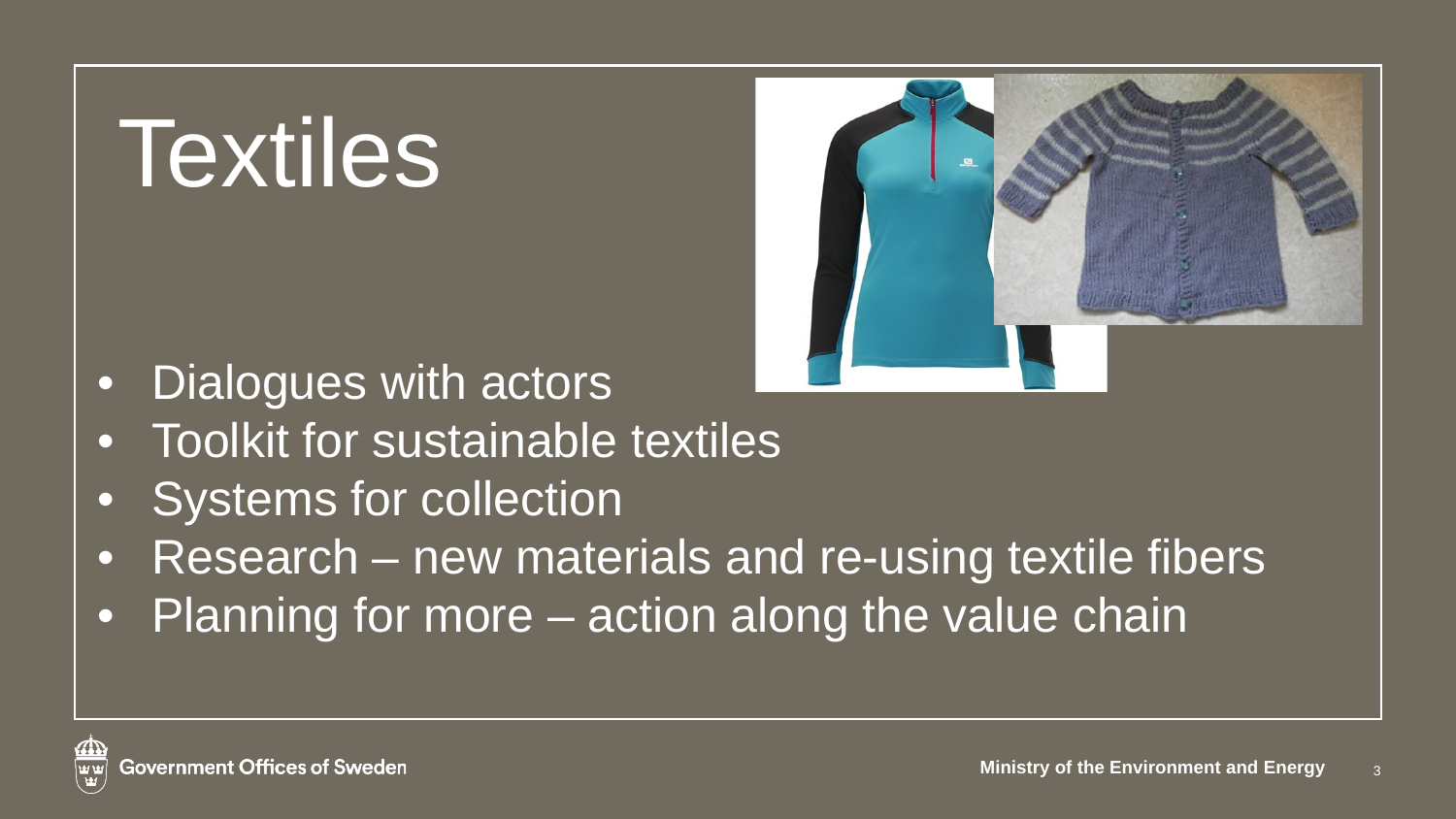## Plastics

### -Research

- Reduce plastic at sea - Cleaning beaches



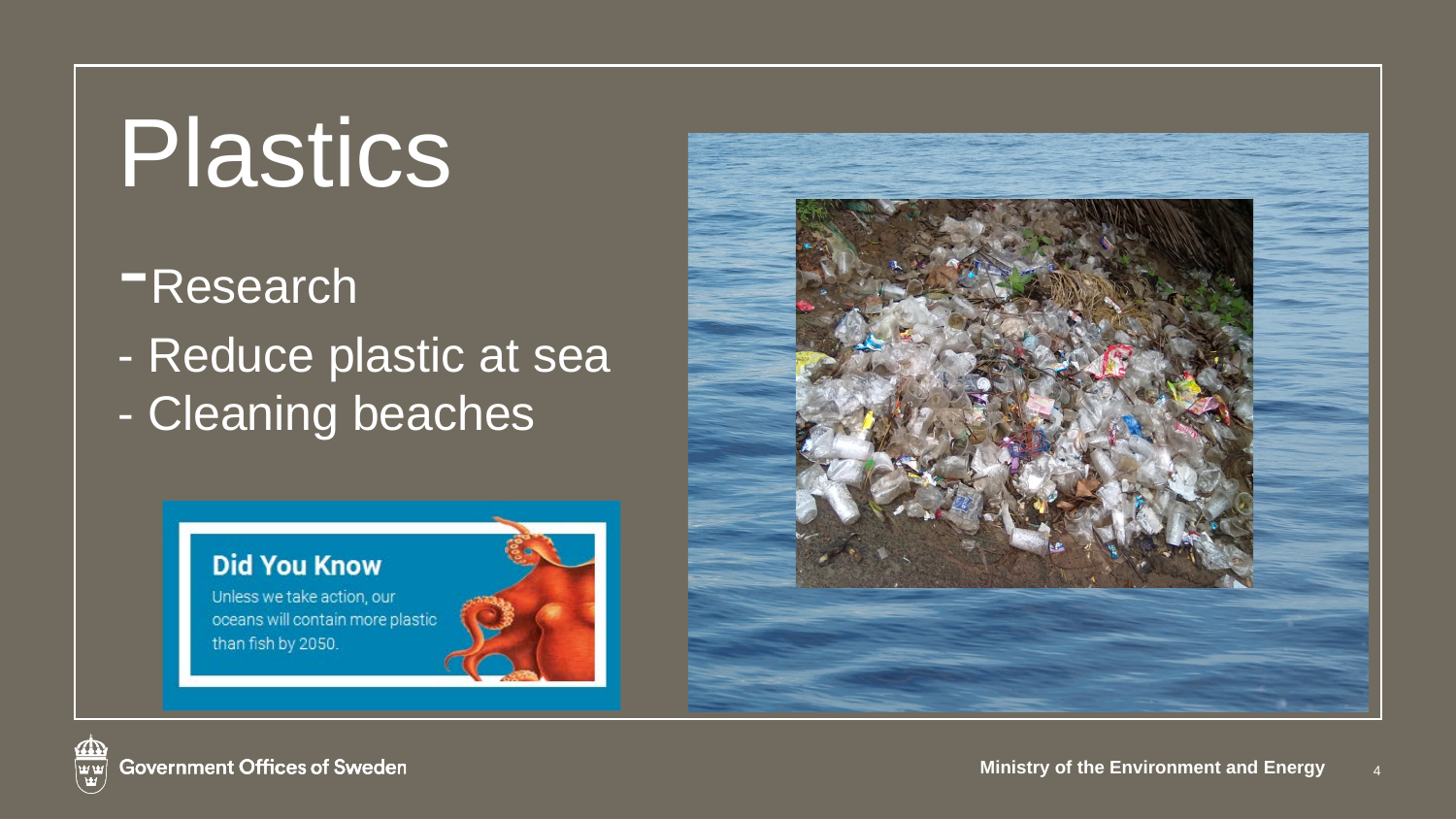The Green Guide App – on consuming sustainably (home, food, children, travel, cloths, work, garden)

https:/www.hallakonsument.se/ a national information service – web page, email, face book twitter and phone.



Healthy and eco-smart dietary recommendations for smart choices in daily lives

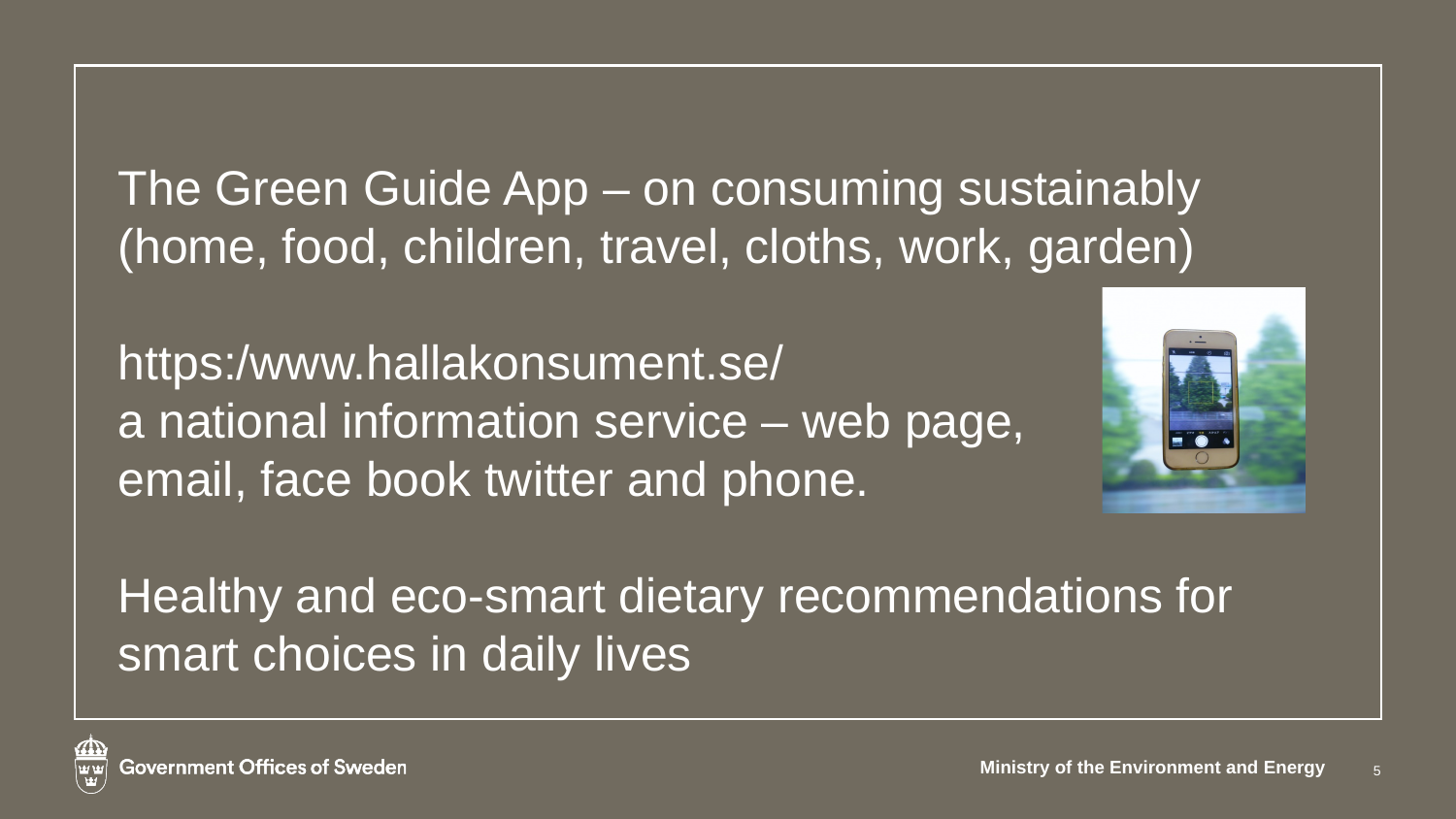### **[The Sustainable Destination Development initiative](http://www.scpclearinghouse.org/initiative/sustainable-destination-development)**

To strengthen and develop sustainable tourism destinations in Sweden over a four-year period. Five destinations with varying character (Bohuslän, Kiruna, Stockholm archipelgo, Vimmerby and Åre) were chosen.



### **Sustainable Transport initiative**

EX. Cycling Strategy A bonus – malus" (fee) scheme for light vehicles (low carbon dioxid emissions